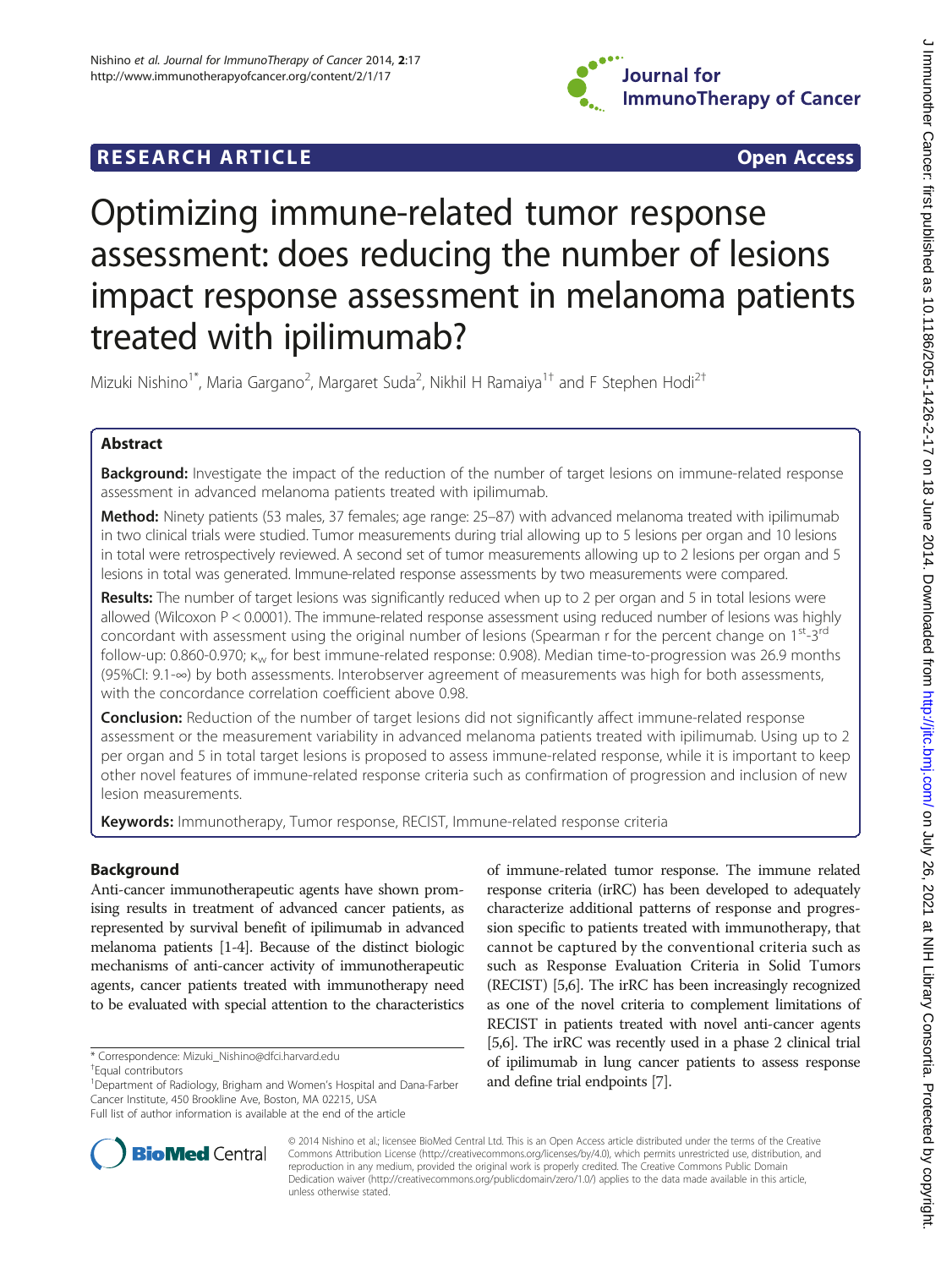We have previously compared immune-related response criteria using one-dimensional, longest diameters as in RECIST with the original irRC utilizing bidimensional measurements in advanced melanoma patients treated with ipilimumab. Unidimensional immune-related response assessment was highly concordant with bidimensional assessment, with better measurement reproducibility [[8](#page-10-0)]. The use of the unidimensional measurements can be proposed, in order to reliably assess immune-related tumor response and provide results that can be directly compared to the results of trials based on unidimensional, RECIST-based assessment in the past decade.

RECIST, originally described in 2000, is the most commonly utilized criteria to assess tumor response to therapy in solid tumors, and is widely applied in clinical trials to determine endpoints, providing a basis for the approval of anti-cancer agents by Food and Drug Administration (FDA). The RECIST working group published a revised RECIST guideline (RECIST1.1) in January 2009, which has also been widely accepted and utilized to assess response and define progression in oncologic clinical trials [\[9](#page-10-0)-[11](#page-10-0)]. One of the major changes of RECIST1.1 compared to the original RECIST (RECIST1.0) was the reduction of the number of target lesions, from 5 to 2 per organ, and from 10 to 5 in total. In our previous studies assessing the impact of RECIST1.1 guideline in response assessment of advanced non-small-cell lung patients, response assessment by RECIST1.1 was highly concordant with that by RECIST1.0 with improved reproducibility and required less time for measurements [[12](#page-10-0),[13\]](#page-10-0). Other studies also described similar results in assessment of lung cancer and colon cancer, demonstrating the concordance of response assessment with decreased number of target lesions [[14,15](#page-10-0)].

During the review of prospective tumor measurement records in our previous study comparing bidimensional versus unidimensional immune-related response assessment, it was noted that patients with advanced melanoma have multiple target lesions located in various organs and sites, not only in the visceral organs but also in the skin and muscles. The number of target lesions and the distribution of lesions in melanoma patients seemed distinct from previously studied cohorts such as patients with lung cancer or colon cancer. Given these observations, it was deemed worthwhile to study the immune-related response assessment by limiting the number of target lesions as defined in RECIST1.1, and compare the results with the assessment using the original number of target lesions.

The purpose of the present study was to evaluate the impact of the reduction of the number of target lesions in immune-related response assessment in advanced melanoma patients treated with ipilimumab. Given the results of our previous study comparing bidimensional versus unidimensional immune-related response assessment,

unidimensional measurements were used for the purpose of the present study. We hypothesized that reducing the number of target lesions does not significantly affect the results of immune-related response assessment. We also evaluated the interobserver variability of measurements to assess the impact of the reduction of the number of target lesions on measurement variability.

# Results and discussion

# The number of target lesions and baseline measurements in 90 patients

The number of target lesions by irRC simulating RECIST1.1 was significantly smaller than that by irRC simulating RECIST1.0 (median number of target lesions per patient: 3 versus 4, respectively, P < 0.0001; total number of lesions in the cohort: 275 versus 381). The number of target lesions decreased in 50 of 90 patients (56%) when irRC simulating RECIST1.1 was used (median number of reduced target lesions: 1, range: 1–5) (Figure [1](#page-2-0)). The reasons of reduction of target lesions were a) reduction of maximum number of lesions per organ in 14 patients, b) criteria for measurable lymph nodes in 11 patients, c) reduction of maximum number of lesions in total in 7 patients, and d) combination of 2 or 3 of these reasons in 18 patients. One patient with one target lesion by irRC simulating RECIST1.0 had no target lesion when irRC simulating RECIST1.1 was used, because the lesion was a lymph node <15 mm in short axis.

Baseline measurements by two criteria demonstrated a significant correlation, with a Spearman correlation coefficient of 0.951 (95% CI: 0.93-0.97) (Figure [2](#page-2-0)). The baseline measurements by irRC simulating RECIST1.1 was significantly smaller than that by irRC simulating RECIST1.0 (median: 9.0 versus 12.0 cm, respectively, P < 0.0001).

# Response assessment during immunotherapy by two criteria

Response assessment was performed in 71 patients who had at least one follow-up CT during therapy among the 90 patients. Figure [3](#page-3-0) demonstrates the percent changes of the measurements by two criteria at each follow-up scan (from  $1<sup>st</sup>$  to  $17<sup>th</sup>$  follow-up). High concordance was noted between the percent changes by two criteria, with Spearman correlation coefficient of 0.970 (95% CI: 0.95-0.98) for the first follow-up  $(n = 71)$ , 0.946 (95% CI: 0.90-0.97) for the  $2^{nd}$  follow-up (n = 43), 0.860 (95% CI: 0.71-0.94) for the 3<sup>rd</sup> follow-up (n = 27). Figure [4](#page-4-0) represents the waterfall plot of the percent changes by two criteria at the 1<sup>st</sup> follow-up in 71 patients. Response assessment based on the percent changes of measurements by two criteria on the  $1<sup>st</sup> - 3<sup>rd</sup>$  follow-up had almost perfect agreement, with  $K_w$  of 0.913 (95% CI: 0.84-0.99) for the  $1^{st}$ , 0.901 (95% CI: 0.82-0.98) for the  $2^{nd}$ , and 0.837 (95% CI: 0.65-1.0) for the  $3<sup>rd</sup>$  follow-up. Best immune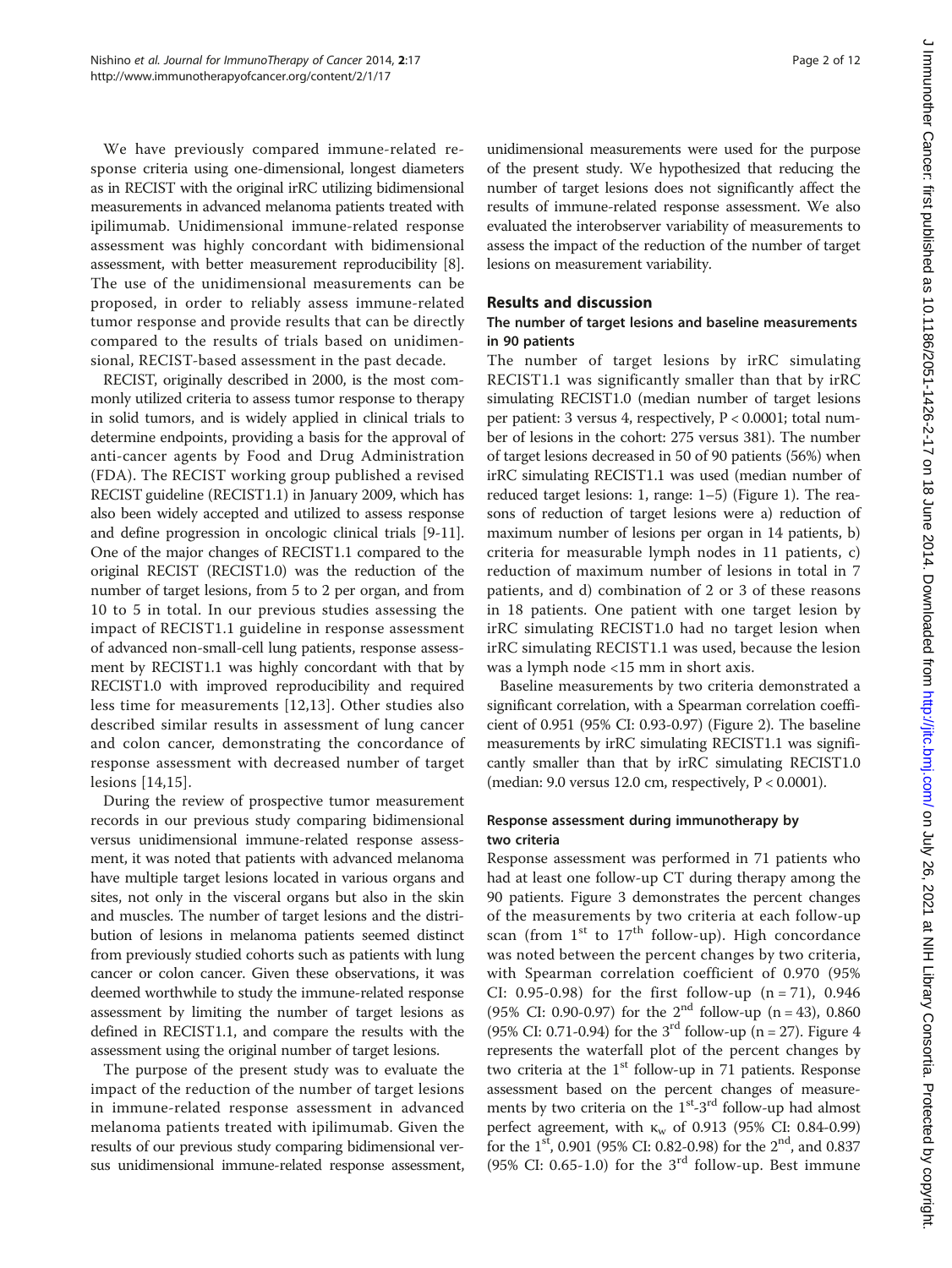<span id="page-2-0"></span>

related response by two criteria demonstrated almost perfect agreement, with  $K_w$  of 0.908 (95%CI: 0.82-0.99) (Table [1](#page-4-0)). Time to progression (TTP) had a median of 26.9 months (95% CI: 9.1-∞) by both criteria. Given the identical median TTP and its 95% confidence interval,

there was no evidence of a difference in TTP by two criteria (Figure [5\)](#page-5-0).

In order to address the impact of irRC in tumor response assessment compared to the conventional assessment, the comparison was also made between the response

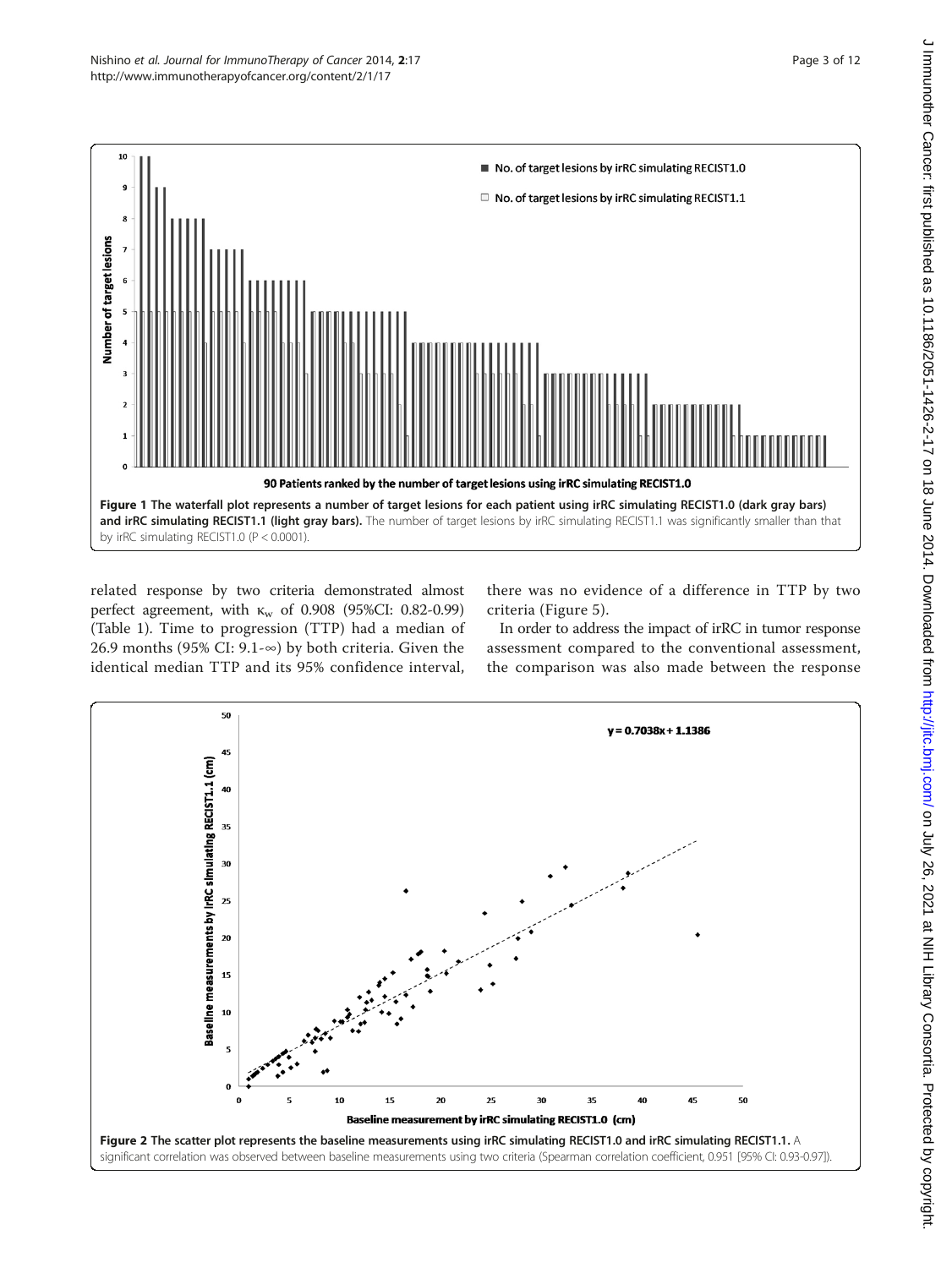assessment by irRC simulating RECIST1.1 and the assessment by the conventional RECIST1.1, which does not require confirmation of PD and defines PD at the time of appearance of a new lesion (rather than including the new lesion measurements in the tumor burden). TTP using the conventional RECIST1.1 was much shorter, with a median of 3.7 mos (95% CI: 2.7-5.3), compared to 26.9 mos using irRC simulating RECIST1.1 (Figure [6](#page-5-0)).

#### New lesions

New measurable lesions were noted in 9 patients (number of new lesions: 4 in one, 2 in one, and 1 in seven patients, using irRC simulating RECIST1.0). In one patient with 4 new lesions by irRC simulating RECIST1.0, only 2 of the 4 new lesions were allowed by irRC simulating RECIST1.1 since all 4 lesions were peritoneal lesions. In a patient with one new lesion by irRC simulating RECIST1.0, the lesion did not qualify to be a measurable new lesion because it was a lymph node <15 mm in short axis. In another patient with one new lesion by both criteria, the lesion was a lymph node  $\geq 15$  mm in short axis, therefore, the measurement of the new lesion added to the sum was different between two criteria (the longest diameter versus short axis). For the remaining 6 patients, the number or the measurements of new lesions did not differ between the two criteria.

## Measurement variability

In randomly selected 30 patients, the concordance correlation coefficients (CCCs) between the measurements performed during the trial and the measurements by the radiologist performed in this study were 0.992 (95% CI: 0.98-0.99) for irRC simulating RECIST1.0, and 0.988 (95% CI: 0.98-0.99) for irRC simulating RECIST1.1. Figure [7](#page-6-0) demonstrate Bland-Altman plots with 95% limits of agreement and the average relative difference. The 95% limits of agreement was (−23.0%, 14.1%) for irRC simulating RECIST1.0, and (−21.8%, 16.1%) for irRC simulating RECIST1.1.

# **Discussion**

The present study demonstrated that the immune-related response assessment using decreased number of target lesions simulating RECIST1.1 can provide highly concordant results compared to the assessment using the original number of target lesions according to RECIST1.0.

<span id="page-3-0"></span>

**PD** 

200

**PR** 

**SD**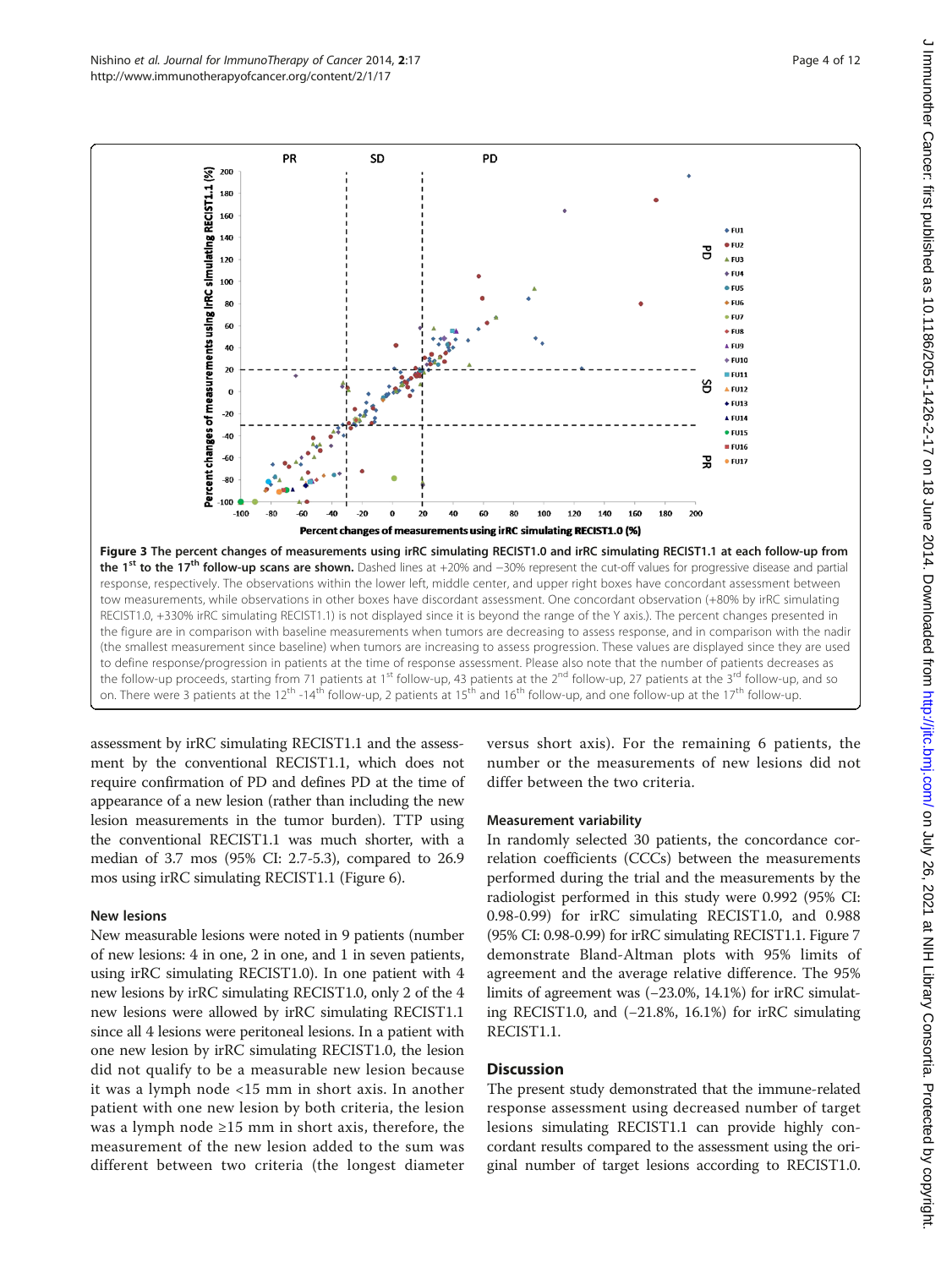<span id="page-4-0"></span>

The measurement variability was almost identical between two assessments. Based on the results, the number of target lesions in immune-related response assessment can be reduced to up to 2 per organ and up to 5 in total as defined in RECIST1.1, without significant changes in response assessment results and reproducibility of measurements.

Significant reduction of the number of target lesions were noted when irRC simulating RECIST1.1 was used, resulting in the reduction of the number of lesions in 56% of the patients. The result was expected since irRC simulating RECIST1.1 allows only up to 2 lesions per organ and up to 5 lesions in total, while irRC simulating

Table 1 Best overall response assessment by irRC simulating RECIST1.0 and irRC simulatin RECIST1.1 in 71 patients who had at least one follow-up CT

| Assessment by irRC<br>simulating RECIST1.1 | Assessment by irRC<br>simulating RECIST1.0 |      |      |      |    |
|--------------------------------------------|--------------------------------------------|------|------|------|----|
|                                            | <b>irCR</b>                                | irPR | irSD | irPD |    |
| <i>irCR</i>                                |                                            |      |      |      |    |
| irPR                                       | 0                                          | 8    |      | 0    | 10 |
| irSD                                       | 0                                          |      | 52   |      | 53 |
| irPD                                       | 0                                          |      |      | 6    |    |
|                                            |                                            |      | 54   |      |    |

 $\kappa_w = 0.908$  (95% CI: 0.82-0.99).

RECIST1.0 allows up to 5 lesions per organ and 10 lesions in total, and advanced melanoma patients often had more than 2 lesions per organ and sometimes more than 5 lesions in total. The larger lesions based on unidimensional measurements remained as target lesions when the number of lesions exceeded the limit, since larger lesions were considered to represent tumor burden during the course of therapy. We also applied the revised criteria for measurability of lymph node  $(\geq 15$  mm in short axis) as defined in RECIST1.1, which resulted in a reduction of the number of target lesions in a total of 21 patients (as a sole reason in 11 patients and in combination with other reasons in 10 patients). The revised lymph node guideline also resulted in a loss of target lesion in one patient whose only measurable lesion was a lymph node <15 mm in short axis, indicating the guideline can affect the trial eligibility of patients since many trials require at least one measurable lesion for enrollment, and further studies are needed to address this important clinical issue. The observation is concordant with the results in other studies comparing RECIST1.0 and RECIST1.1 in other solid tumors such as lung cancer and prostate cancer [\[16](#page-10-0)]. It has been shown that RECIST1.1 with decreased number of lesions requires significantly less time compared to RECIST1.0, which will to lead time saving and workflow in clinical practice [\[13](#page-10-0)].

The percent changes of measurements at each follow-up were highly concordant between the two criteria, and the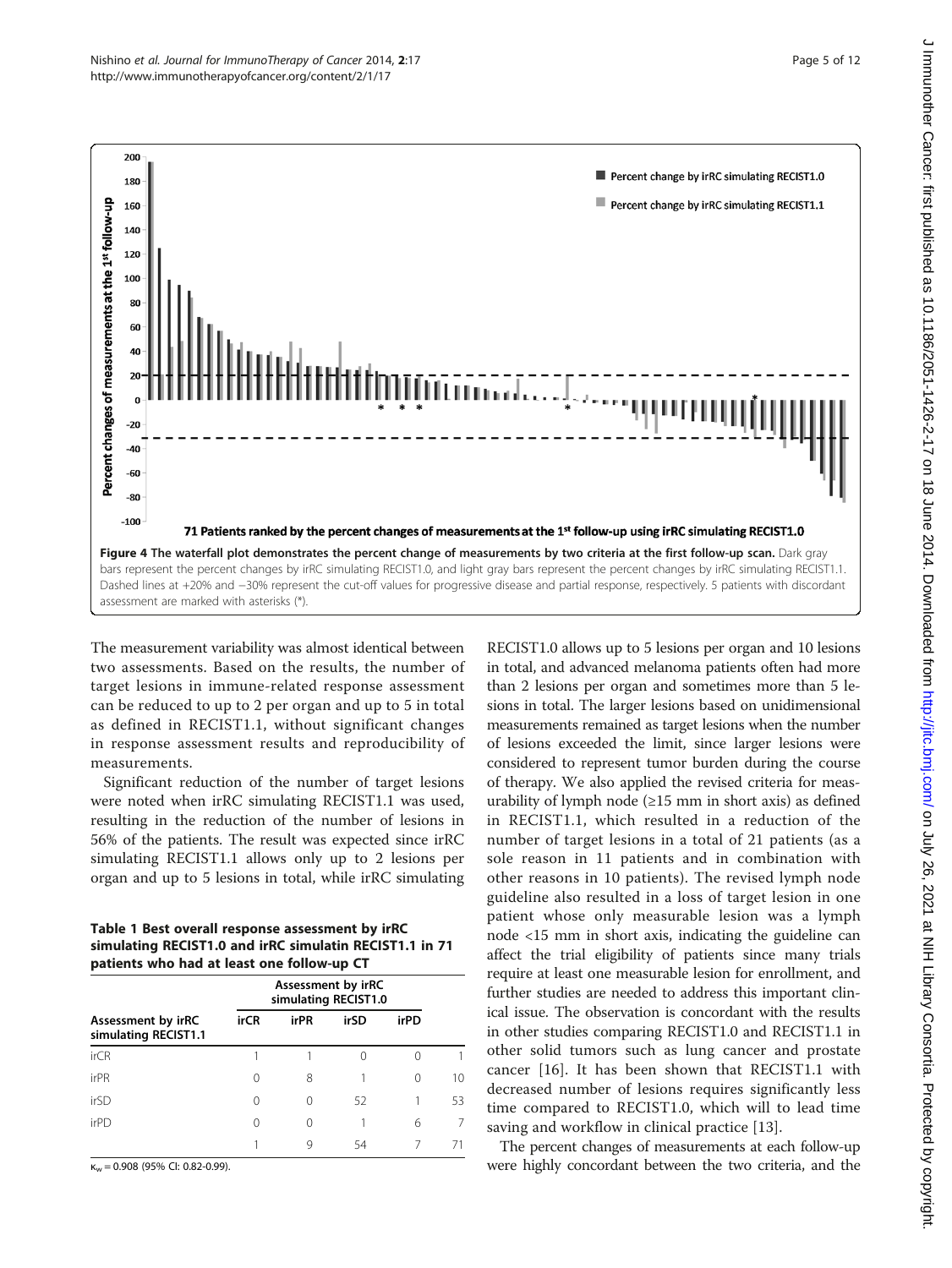<span id="page-5-0"></span>

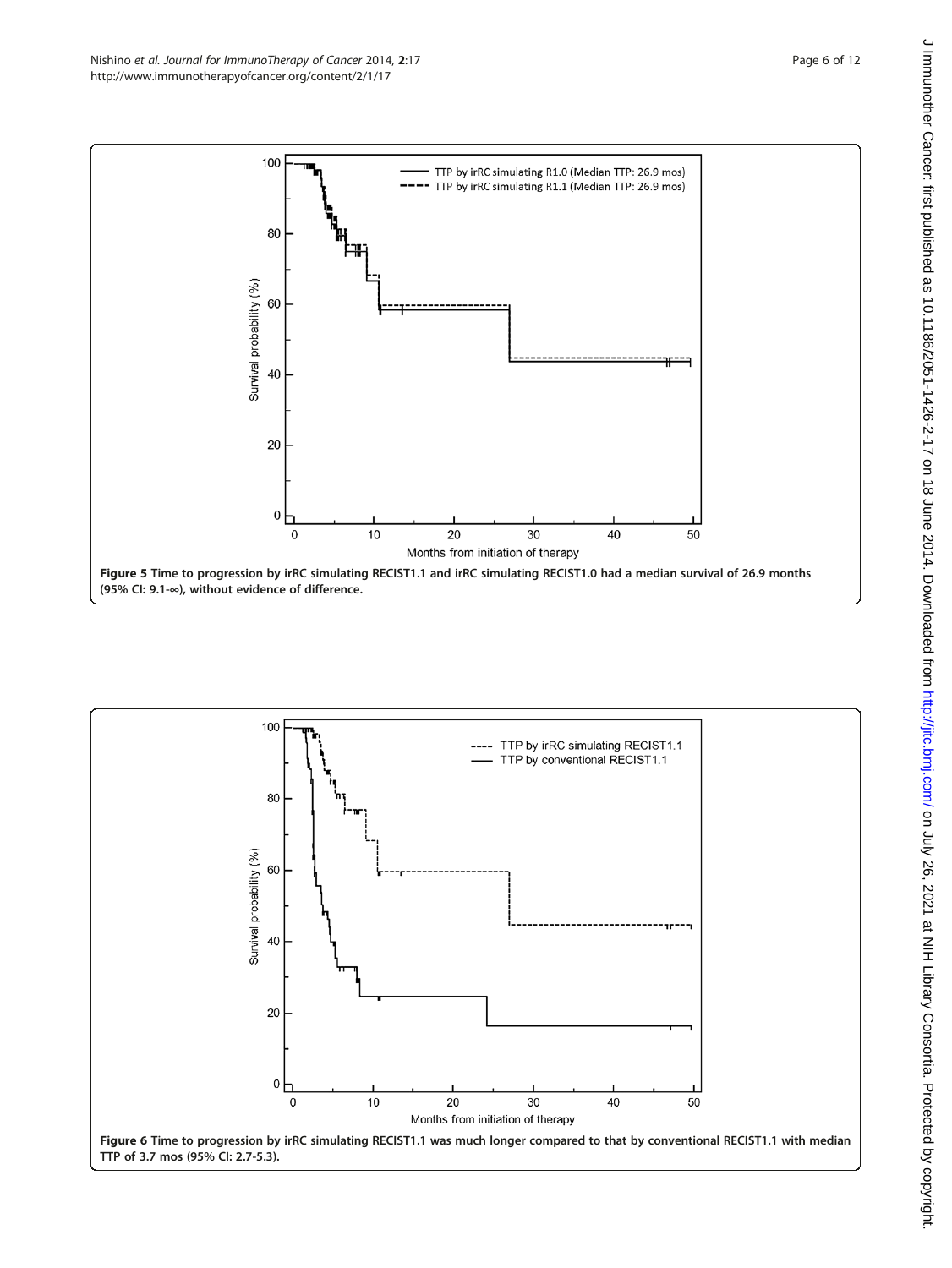response assessment results for the first three follow-up studies had almost perfect agreement, with the weighted kappa value >0.837, in spite of the significant reduction of the number of target lesions by irRC simulating RECIST1.1. The best immune-related response was also highly concordant between the two criteria, with weighted kappa value of 0.908. These results were concordant with our hypothesis, that reducing the number of target lesions does not significantly affect the results of immune-related response assessment. The results were also quite similar to the previous studies comparing RECIST1.0 and RECIST1.1 in advanced lung cancer patients [\[12-14](#page-10-0)]. In a study from our group evaluating RECIST1.0 and 1.1 in advanced NSCLC patients treated with erlotinib, the response assessment results were highly concordant between the two criteria with weighted κ of 0.905, while the number of target lesions was significantly reduced by RECIST1.1 [[12](#page-10-0)]. Similar observation was also noted in the genomically defined cohort of NSCLC patients with sensitizing EGFR mutations treated with EGFR inhibitors, which demonstrated measurements using RECIST1.1 require less time compared to measurements using RECIST1.0 [[13](#page-10-0)].



<span id="page-6-0"></span>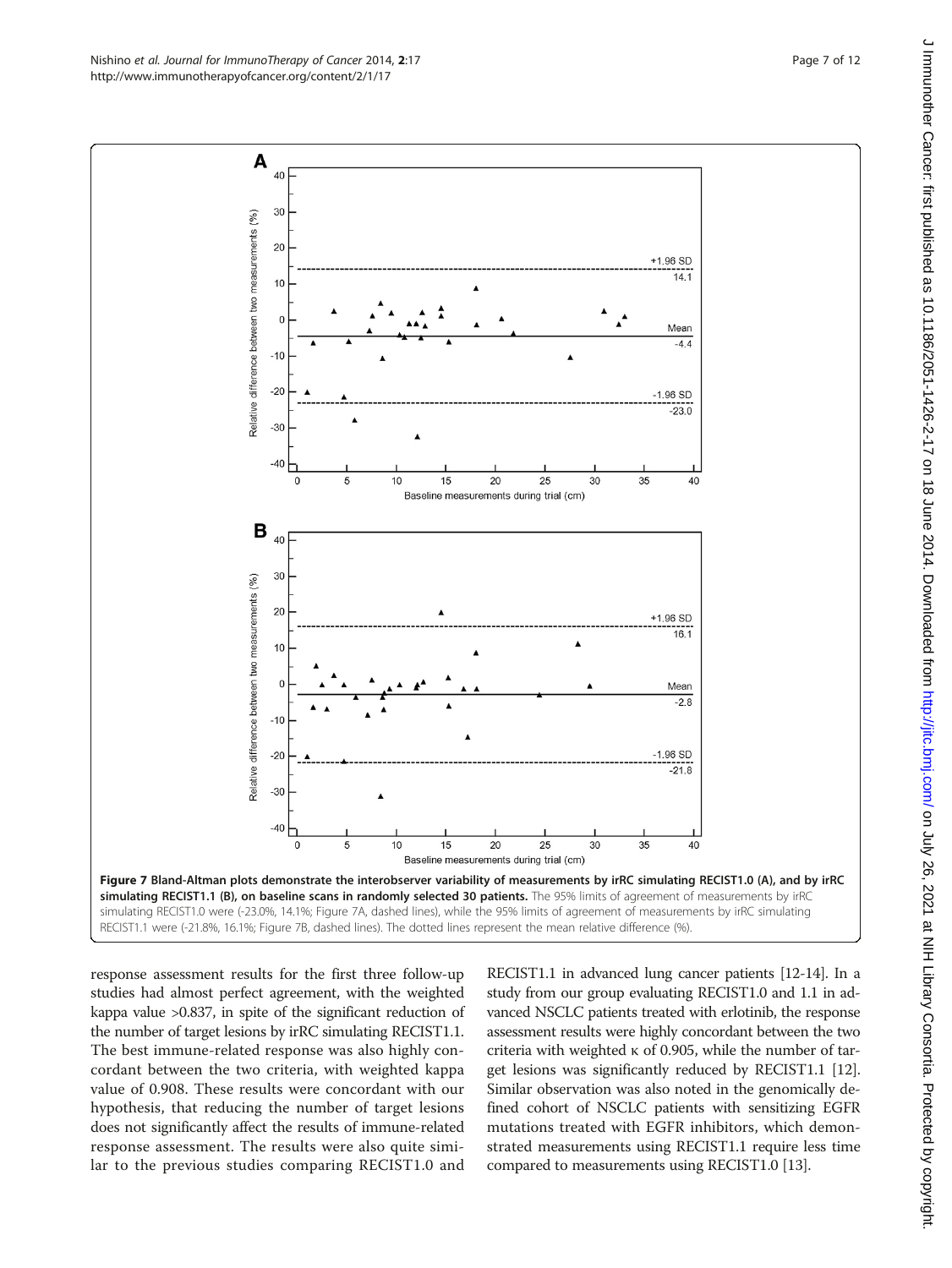Time to progression analysis resulted in identical median TTP and its 95% CI, further supporting our hypothesis. The result of TTP is concordant with the prior study of NSCLC patients, which demonstrated no significant difference in TTP by RECIST1.0 and RECIST1.1 [\[12\]](#page-10-0). Confirmation by 2 consecutive studies was required for both criteria, since this was one of the most important feature of the original irRC to differentiate initial apparent increase of tumor due to accumulation of immune cells from true progression. The cut off values to define response and progression were −30% and +20% as defined by RECIST1.0 and 1.1, because the assessments in the present study were based on unidimensional measurements. Although the original irRC published in 2009 used bidimensional measurements based on WHO criteria, we chose to utilize unidimensional, longest diameter measurements in this study. This was because 1) the longest diameter measurements based on RECIST were used in assessing response and defining trial endpoints in the majority of the clinical trials of solid tumors in the past decade, and 2) our previous study demonstrated that unidimensional measurements provide immune-related response assessment which is highly concordant with the assessment using bidimensional measurements with better reproducibility [\[8\]](#page-10-0). TTP using irRC simulating RECIST1.1 was much longer compared to TTP using the conventional RECIST; this is because 1) the requirement of confirmatory observation for PD by irRC allows patients to continue therapy beyond initial increase of tumor burden without being assessed as having "progression" immediately at the first scan showing  $\geq 20\%$ increase, and 2) new lesions by irRC does not define PD (and instead their measurements are included in the sum of the tumor burden) and therefore patients may continue therapy without being labelled as "progressors" even in the presence of new lesions. The results are indicative of the impact of these 2 unique features of irRC on assessing response and defining trial endpoints, which should be kept in mind when designing trials of immunotherapeutic agents and defining trial endpoints, and advocate the need for future studies.

Particular attention was paid in the study design as to the assessment of new lesions and their measurements. The irRC simulating RECIST1.0 allows up to 5 new lesions per organ and up to 10 new lesions, while irRC simulating RECIST1.1 allows up to 2 new lesions per organ and up to 5 new lesions in total; this is regardless of the number of target lesions at baseline. Both criteria included the measurements of new lesions in the sum of the measurements to define response and progression, since this was one of the major features of immune-related response assessment. While some differences were noted between the two criteria in 3 of the nine patients with new lesions (the difference was in the number of new lesions allowed in one patient, in the measurability of a new lymph node in one patient, and in the measurement of a new lymph node in another patient), no difference was noted in best response assessment and TTP in these 9 patients by two criteria. Since the appearance of new lesion defines progression in RECIST, there is no guideline as the how many new lesions are allowed by RECIST. We based the upper limits of new lesions on the number of target lesions allowed per organ and in total by RECIST1.0 and 1.1, given that the original irRC defines the limits of number of new lesions using the limits for target lesions (up to 5 per organ, 5 cutaneous lesions and 10 visceral lesions) [[5\]](#page-10-0). In the present study, cutaneous lesions were counted toward in the total number of target lesions.

We assessed interobserver agreement of the measurements on baseline scans by two criteria, since the measurement variability is an important factor when developing and optimizing tumor response criteria. Interobserver agreement of measurements was very high for both criteria, with CCC above 0.98. The 95% limits of agreement were very similar between the two criteria, (−23.0%, 14.1%) for irRC simulating RECIST1.0, and (−21.8%, 16.1%) for irRC simulating RECIST1.1. The result is somewhat different from the prior study of advanced NSCLC patients, where measurements using RECIST1.1 was more reproducible than measurements using RECIST1.0 [[12](#page-10-0)]. The reason for the difference may be due to the difference of the cohort with different tumor types, while the number of patients studied in each study is small to identify definitive reasons. Nevertheless, it is reassuring that the measurements with decreased number of lesions were as reproducible as measurements with the original number of lesions. More important observation is that the threshold used to define response and progression, −30% and +20%, was beyond the range of the 95% limits of agreement and therefore can be considered to represent true change of tumor burden rather than the measurement error [[17,18](#page-10-0)]. The result provide supporting evidence of the cut-off values used in RECIST, while one should note that 20% change for progression can be within the upper limits depending on the way we subtract one measurement from the other to obtain difference (i.e., the 95% limits of (−23.0%, 14.1%) can be (−14.1%, 23%) if measurement 1 was subtracted from measurement 1 in the method). This is also consistent with the prior studies of measurement variability, which described the risk of misclassifying patients as progressors [[17](#page-10-0)-[19\]](#page-11-0). However, such risk of misclassification for progression is probably less in irRC since it requires confirmation on two consecutive scans for progression, which is not required by RECIST [\[5,9](#page-10-0)-[11](#page-10-0)].

The limitations of the study include retrospective design with a cohort of patients treated at a single institution. The results of the study can be validated in a larger multicenter cohort of melanoma patients treated with immunotherapy.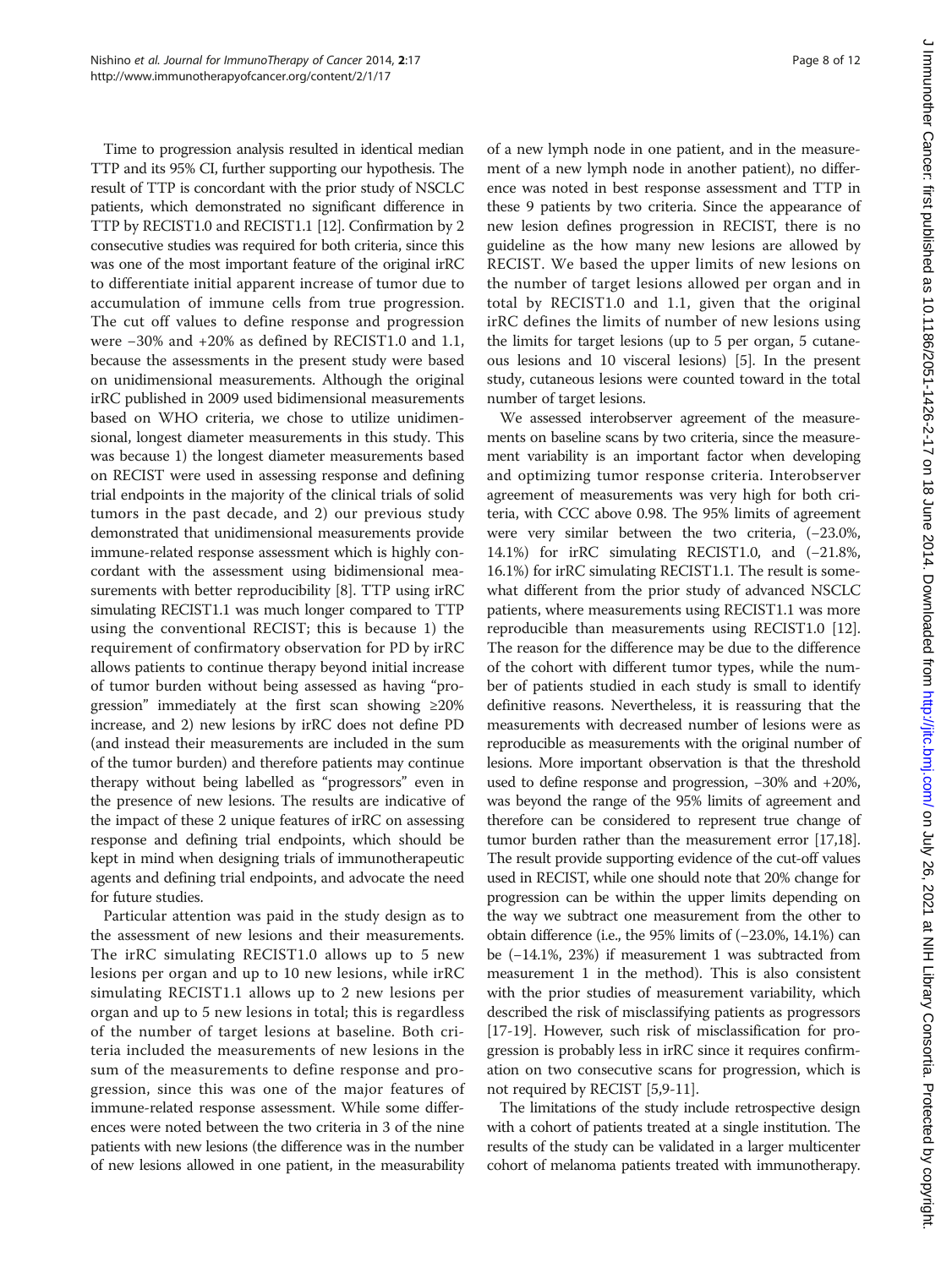Along with the validation study, it is necessary to investigate the association between response assessment by irRC and overall survival, to find out which of the criteria most accurately predicts survival. While either of two criteria compared in the study were not fully established as guideline to assess immune-response, we defined the details of the two criteria based on RECIST1.0 and RECIST1.1 while keeping the important novel features of irRC published in 2009. Each of the criteria details used in the study has its own rationale as described in the Method and [Discussion](#page-3-0), and made by consensus of experienced oncoradiologists who have focused on tumor response assessment. The results of the study should be interpreted in the context of the study design.

# Conclusions

In conclusion, reducing the number of target lesions did not significantly affect the results of immune-related response assessment or the measurement reproducibility in advanced melanoma patients treated with ipilimumab. These results are indicative that utilize up to 2 per organ and 5 in total target lesions may be sufficient for immune-related response assessment, as long as the important features of irRC such as confirmation of progression and inclusion of new lesion measurements are kept, while these observations need to be validated in a larger trial. Decreasing the number of target lesions may help to increase the practicality of immune-related response assessment, and help to make irRC more widely applicable and adoptable for radiologists who are primarily using RECIST 1.1 criteria.

# Methods

## Patients

The study population consisted of 90 patients (53 males, 37 females; median age 62, range 25–87 years) with advanced melanoma treated with ipilimumab at the Dana-Farber Cancer Institute in two prospective clinical trials, whose prospective tumor measurement records during trials are available for review. Seventyfive patients were treated in a phase 2, multicenter treatment protocol for expanded access of ipilimumab (BMS-734016) monotherapy in subjects with histologically confirmed unresectable stage III or stage IV melanoma, and 15 patients were treated in a phase 1 trial of Anti-Cytotoxic T-Lymphocyte-Associated Antigen-4 (anti-CTLA-4) Humanized Monoclonal Antibody (ipilimumab) [[20,21](#page-11-0)]. Fourteen patients in the phase II trial received a dose of 10 mg/kg of ipilimumab, while the remaining 76 patients received a dose of 3 mg/kg. The protocols were approved by the Dana-Farber/Harvard Cancer Center institutional review board, and all patients provided written informed consent.

#### Tumor response assessment

The original tumor measurements were performed prospectively during the trial by staff radiologists at Dana-Farber Cancer Institute at the baseline and at every follow-up computed tomography (CT) examinations, allowing up to 5 lesions per organ, and up to 10 lesions in total according to RECIST1.0 [\[9](#page-10-0)]. CT scans were performed at every 12 weeks in principle, while shorter interval follow-up (i.e., 4 weeks) were performed if necessary for the purposes such as confirmation of response or progression [\[8](#page-10-0)]. The tumor measurement records included the number of the treatment cycle, date of assessment, imaging modality, target lesion description and bidimensional measurements, descriptions of nontarget lesions, the presence or absence of new lesions with measurements if present.

The original tumor measurement records completed in the trials were retrospectively reviewed by a board-certified radiologist (M.N.) with 8 years of experience in oncologic imaging, and two sets of immune-related tumor response assessments were performed (Table [2](#page-9-0)). The first assessment utilized irRC simulating RECIST1.0, allows up to 5 lesions per organ, up to 10 lesions for target lesions. The longest diameter measurements were used for all target lesions. The longest diameters of new lesions, if any, were also included in the measurements, since this is one of the important characteristics of irRC. Up to 5 new lesions per organ, up to 10 new lesions were allowed. The sum of the longest diameters of all target lesions (and new lesions, if any) was calculated at baseline and each follow-up study.

The second set of assessment utilized irRC simulating RECIST1.1, which included the revised guidelines for the number of target lesions and the measurement of lymph nodes described in RECIST1.1 [[10](#page-10-0)] (Table [2\)](#page-9-0). The criteria allowed up to 2 lesions per organ and up to 5 lesions in total, and required at least 15 mm in short axis for lymph nodes to be measurable [[10\]](#page-10-0). In this assessment by irRC simulating RECIST1.1, when the number of target lesions exceeded the limits (up to 2 per organ and 5 in total), larger lesions based on the unidimensional measurements (the longest diameter for non-nodal lesions and the short axis for lymph nodes) were selected to remain as target lesions. Lymph nodes less than 15 mm in the short axis were excluded from target lesions. The short-axis measurements were used for lymph nodes instead of the longest diameters [[11](#page-10-0)]. Up to 2 new lesions per organ, up to 5 new lesions in total were allowed, and the measurements of new lesions were included in the sum of the measurements. New lymph nodes have to be  $\geq 15$  mm in short axis to be measurable, and the short axis measurements were included in the sum for new nodes. Although the second assessment utilized irRC simulating RECIST1.1, new lesion by FDG-PET was not included in the response assessment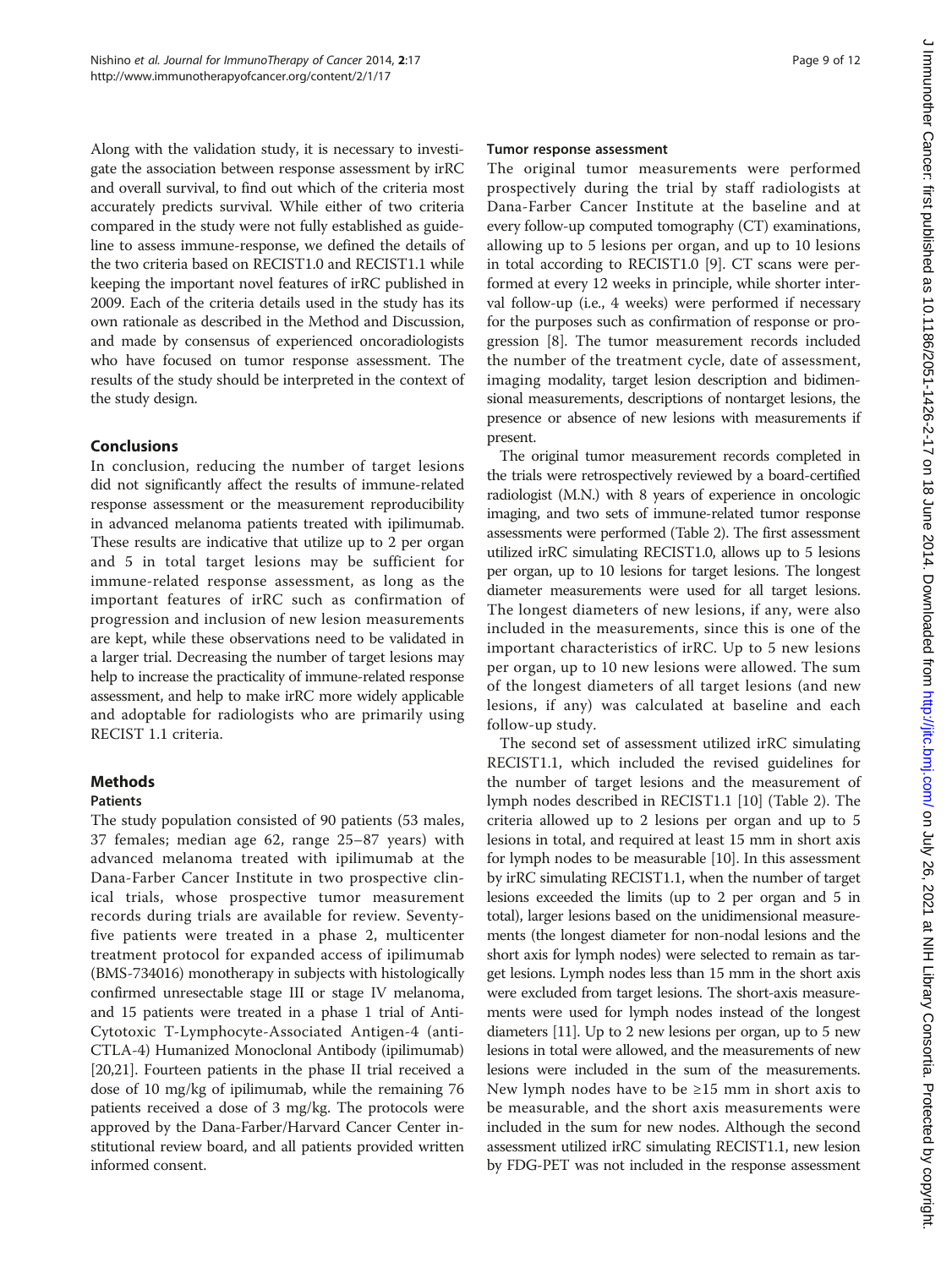|                            | irRC simulating RECIST1.0                                                                    | irRC simulating RECIST1.1                                                                                                                   |  |  |
|----------------------------|----------------------------------------------------------------------------------------------|---------------------------------------------------------------------------------------------------------------------------------------------|--|--|
| Number of target lesions   | Up to 5 per organ, up to 10 in total                                                         | Up to 2 per organ, up to 5 in total                                                                                                         |  |  |
| Measurable lesions         | $\geq$ 10 mm in the longest diameter for all lesions                                         | $\geq$ 10 mm in the longest diameter for all lesions<br>except for lymph nodes                                                              |  |  |
|                            |                                                                                              | $\geq$ 15 mm in short axis for nodes                                                                                                        |  |  |
| Measurement of each lesion | The longest diameter for all target lesions                                                  | The longest diameter for non-nodal lesions, short<br>axis for lymph nodes                                                                   |  |  |
| New lesions                | The presence of new lesion does not define progression                                       | Same as irRC simulating RECIST1.0 except:                                                                                                   |  |  |
|                            | The measurements of the new lesion (s) are included in<br>the sum of the measurements        | A lymph node has to be $\geq$ 15 mm in short axis to<br>be a measurable new lesion and its short axis<br>measurement is included in the sum |  |  |
|                            | Up to 5 new lesions per organ, up to 10 new lesions in<br>total can be added to measurements | Up to 2 new lesions per organ, up to 5 new lesions<br>in total can be added to the measurements                                             |  |  |

<span id="page-9-0"></span>Table 2 Summary of measurement approaches for two assessments

since new lesions do not define progression by the original irRC [[5\]](#page-10-0). Absolute ≥5 mm increase (in addition to ≥20%) for progression by RECIST1.1 was not used, because 1) the main purpose was to evaluate the impact of reducing the number of target lesions, and 2) the 5 mm requirement affected only a minority of patients in our prior study of advanced NSCLC patients [[13\]](#page-10-0).

The sum of the measurements of target lesions (and new lesions, if any) at baseline and each follow-up study, and the percent changes at each follow-up were calculated for the two sets of assessments. Response assessment was assigned at each follow-up using the cut-off values for percent changes used in RECIST1.0 and 1.1 ( $\geq$ 20% increase for disease progression (PD), ≥30% decrease for partial response (PR)), since both assessments used unidimensional measurements as in RECIST [\[9](#page-10-0)-[11](#page-10-0)]. Complete response (CR) required disappearance of all lesions including lymph nodes for irRC simulating RECIST1.0, while all lymph nodes must be < 10 mm short axis by irRC simulating RECIST 1.1 [\[9-11](#page-10-0)]. Confirmation by two consecutive observations not less than 4 weeks apart was required for irCR, irPR and irPD, since it is one of the most important features of the original irRC to capture immune-related response [[5\]](#page-10-0). Best overall response was assigned to each patient using the two criteria. Best overall response is the best response recorded from the start of the study treatment until the end of treatment or the last follow-up, taking into account any requirement for confirmation.

## Measurement variability

To assess variability of measurements, a board-certified radiologist (M.N.) performed tumor measurements of target lesions on baseline scans in a randomly selected 30 patients. The prospective baseline tumor measurements during trials in these patients were performed by staff radiologists at our institution other than the radiologist (M.N.). The radiologist performed measurements of the target lesions that have been already selected during

trials. Tumor table templates indicating the location, description, and series and image numbers of target lesions (such as "right lower lobe lung lesion, series 3, image 30") were provided to the radiologist, who was not allowed to access the original measurements during the trials. Measurements were performed using a measurement tool on a picture archiving communication system (PACS) workstation (Centricity, GE Healthcare), which was also used for measurements during the trials. The sum of the longest diameters of all target lesions was recorded for the measurements by irRC simulating RECIST1.0. The measurements by irRC simulating RECIST1.1included the lesions that remained as target after applying revised guidelines for the number of lesions and lymph node measurability, and the sum of the longest diameters of non-nodal target lesions and the short axis measurements of target lymph nodes were recorded.

#### Statistical analysis

The number of target lesions by two assessments was compared using a Wilcoxon signed rank test. The baseline measurements and the percentage changes at each followup by two assessments were compared using Spearman correlation. A weighted kappa analysis was performed to assess the level of agreement between responses by the two assessments using Fleiss-Cohen quadratic weights [\[13](#page-10-0)]. Agreement between the two assessments was categorized as poor (weighted  $\kappa$  < 0), slight (weighted  $\kappa$  = 0–0.20), fair (weighted  $\kappa = 0.21 - 0.40$ ), moderate (weighted  $\kappa = 0.41 -$ 0.60), substantial (weighted  $κ = 0.61 - 0.80$ ), and almost perfect (weighted  $\kappa$  > 0.80) [\[12,13\]](#page-10-0). Time to progression (TTP) according to two measurement records was estimated using the Kaplan-Meier method [\[22\]](#page-11-0).

Interobserver variability was assessed using CCCs, mean relative difference (%), and 95% limits of agreement (%), for the measurement using irRC simulating RECIST 1.0 and the measurements using irRC simulating RECIST1.1. CCC was used to assess reproducibility of two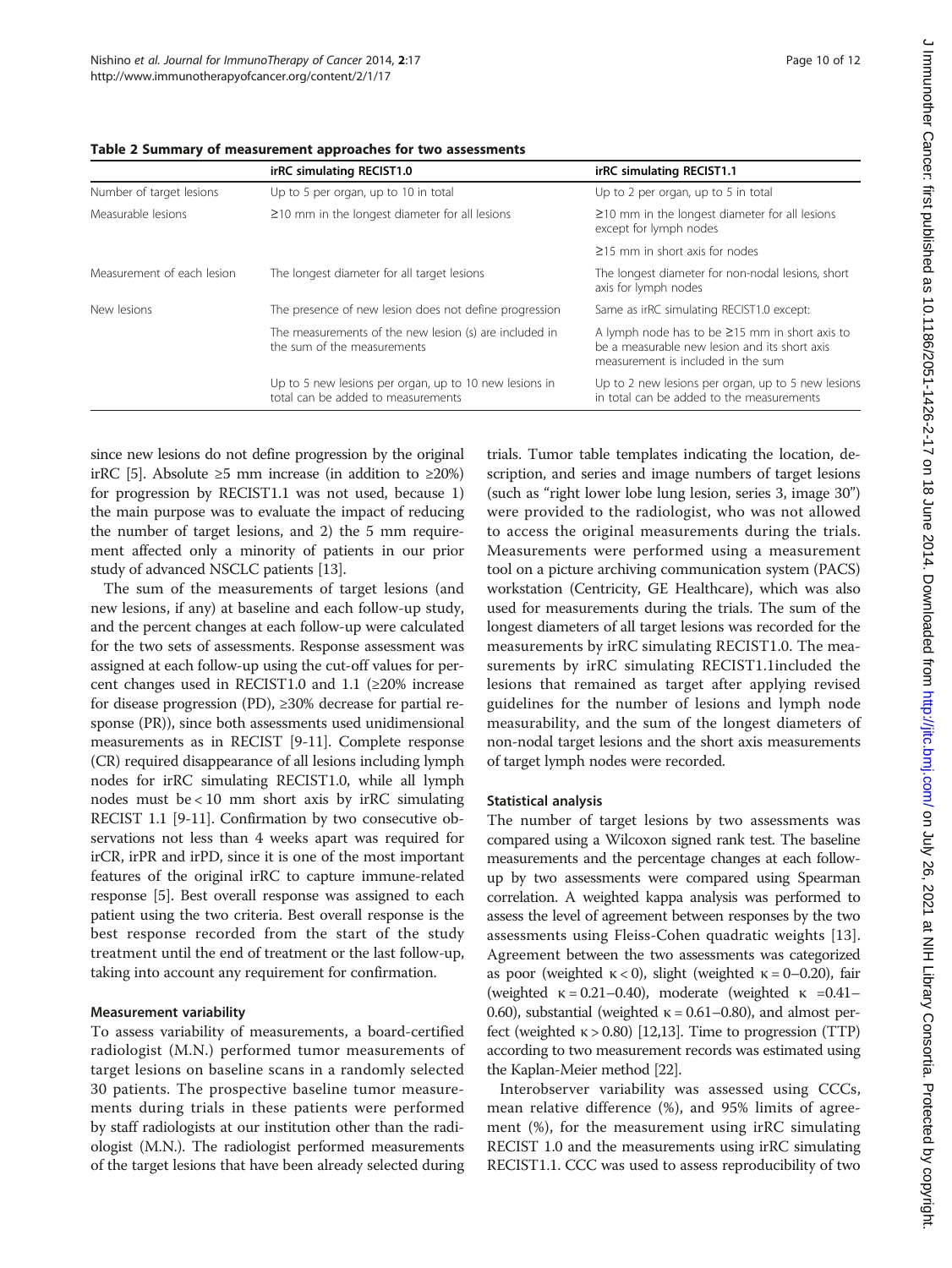<span id="page-10-0"></span>measurements, as described previously [17,18]. Assuming two measurements have mean  $u_1$  and  $u_2$ , with variance  $\sigma_1^2, \sigma_2^2,$ and covariance  $\sigma_{12}$ , CCC =  $(2 \sigma_{12})/[\sigma_1^2 + \sigma_2^2, +, (u_1 - u_2)^2]$ . CCCs are com- posed of a measure of precision (how far each pair of measurements deviates from the best-fit line through the data) and a measure of accuracy (the distance between the best-fit line and the 45 line through the origin). A value of 1 indicates perfect agreement and −1 indicates perfect reversed agreement [[23\]](#page-11-0). Bland-Altman plots were used to demonstrate agreement in the two measurements, with 95% limits of agreement and the average relative difference, computing the mean relative difference (%) between the two measurements  $(100^* [M_1-M_2]/M_1$ ;  $M_1$  = Measurements during trial, M2 = Measurements by the radiologist in this study) [18].

All  $p$  values are based on a two-sided hypothesis. A p value of less than 0.05 was considered to be significant.

#### Abbreviations

irRC: Immune related response criteria; RECIST: Response Evaluation Criteria in Solid Tumors; FDA: Food and Drug Administration; anti-CTLA-4: anti-Cytotoxic T-Lymphocyte-Associated Antigen-4; CT: Computed tomography; PACS: Picture archiving communication system; PD: Disease progression; PR: Partial response; CR: Complete response; TTP: Time to progression; CCCs: Concordance correlation coefficients.

#### Competing interests

Nishino, Ramaiya, Gargano, Suda: None. Hodi: served as a non-paid consultant to Bristol-Myers Squibb; received clinical trial support from Bristol-Myers Squibb.

#### Author's contributions

MN: Conception and study design, data acquisition by performing tumor measurements and review of the images and measurements, statistical analysis and interpretation of data, drafting and revising the manuscript. NHR: Conception and study design, interpretation of data, drafting and revising the manuscript. MG: Data acquisition by medical record review, drafting and revising the manuscript. MS: data acquisition by medical record review, drafting and revising the manuscript. FSH: Conception and study design, interpretation of data, drafting and revising the manuscript. All authors read and approved the final manuscript.

#### Acknowledgement

The investigator, M.N., was supported by 1K23CA157631 (NCI).

#### Author details

<sup>1</sup>Department of Radiology, Brigham and Women's Hospital and Dana-Farber Cancer Institute, 450 Brookline Ave, Boston, MA 02215, USA. <sup>2</sup>Department of Medical Oncology and Department of Medicine, Dana-Farber Cancer Institute and Brigham and Women's Hospital, 450 Brookline Ave, Boston, MA 02215, USA.

#### Received: 12 March 2014 Accepted: 16 April 2014 Published: 18 June 2014

#### References

- 1. Hodi FS, O'Day SJ, McDermott DF, Weber RW, Sosman JA, Haanen JB, Gonzalez R, Robert C, Schadendorf D, Hassel JC, Akerley W, van den Eertwegh AJ, Lutzky J, Lorigan P, Vaubel JM, Linette GP, Hogg D, Ottensmeier CH, Lebbé C, Peschel C, Quirt I, Clark JI, Wolchok JD, Weber JS, Tian J, Yellin MJ, Nichol GM, Hoos A, Urba WJ: Improved survival with ipilimumab in patients with metastatic melanoma. N Engl J Med 2010, 363:711–723.
- 2. Weber J, Thompson JA, Hamid O, Minor D, Amin A, Ron I, Ridolfi R, Assi H, Maraveyas A, Berman D, Siegel J, O'Day SJ: A randomized, double-blind, placebo controlled, phase II study comparing the tolerability and efficacy of ipilimumab administered with or without prophylactic budesonide in
- 3. Wolchok JD, Neyns B, Linette G, Negrier S, Lutzky J, Thomas L, Waterfield W, Schadendorf D, Smylie M, Guthrie T Jr, Grob JJ, Chesney J, Chin K, Chen K, Hoos A, O'Day SJ, Lebbé C: Ipilimumab monotherapy in patients with pretreated advanced melanoma: a randomised, double-blind, multicentre, phase 2, dose-ranging study. Lancet Oncol 2010, 11:155–164.
- 4. O'Day SJ, Maio M, Ciarion-Sileni V, Gajewski TF, Pehamberger H, Bondarenko IN, Queirolo P, Lundgren L, Mikhailov S, Roman L, Verschraegen C, Humphrey R, Ibrahim R, de Pril V, Hoos A, Wolchok JD: Efficacy and safety of ipilimumab monotherapy in patients with pretreated advanced melanoma: a
- multicenter single-arm phase II study. Ann Oncol 2010, 21(8):1712–1717. 5. Wolchok JD, Hoos A, O'Day S, Weber JS, Hamid O, Lebbé C, Maio M, Binder
- M, Bohnsack O, Nichol G, Humphrey R, Hodi FS: Guidelines for the evaluation of immune therapy activity in solid tumors: immune-related response criteria. Clin Cancer Res 2009, 15(23):7412–7420.
- 6. Nishino M, Jagannathan JP, Krajewski KM, O'Regan K, Hatabu H, Shapiro G, Ramaiya NH: Personalized Tumor Response Assessment in the Era of Molecular Medicine: Cancer-specific and Therapy-specific Response Criteria to Complement Pitfalls of RECIST. AJR Am J Roentgenol 2012, 198(4):737–745.
- 7. Lynch TJ, Bondarenko I, Luft A, Serwatowski P, Barlesi F, Chacko R, Sebastian M, Neal J, Lu H, Cuillerot JM, Reck M: Ipilimumab in combination with paclitaxel and carboplatin as first-line treatment in stage IIIB/IV non-small-cell lung cancer: results from a randomized, double-blind, multicenter phase II study. J Clin Oncol 2012, 30:2046–2054.
- 8. Nishino M, Giobbie-Hurder A, Gargano M, Suda M, Ramaiya NH, Hodi FS: Developing a Common Language for Tumor Response to Immunotherapy: Immune-related Response Criteria using Unidimentional measurements. Clin Cancer Res 2013, 19(14):3936–3943.
- Therasse P, Arbuck SG, Eisenhauer EA, Wanders J, Kaplan RS, Rubinstein L, Verweij J, Van Glabbeke M, van Oosterom AT, Christian MC, Gwyther SG: New guidelines to evaluate the response to treatment in solid tumors: European Organization for Research and Treatment of Cancer, National Cancer Institute of the United States, National Cancer Institute of Canada. J Natl Cancer Inst 2000, 92:205–216.
- 10. Eisenhauer EA, Therasse P, Bogaerts J, Schwartz LH, Sargent D, Ford R, Dancey J, Arbuck S, Gwyther S, Mooney M, Rubinstein L, Shankar L, Dodd L, Kaplan R, Lacombe D, Verweij J: New response evaluation criteria in solid tumors: Revised RECIST guideline (version 1.1). Eur J Cancer 2009, 45:228–247.
- 11. Nishino M, Jagannathan JP, Ramaiya N, Van den Abbeele AD: Revised RECIST guideline version 1.1 – What oncologists want to know and what radiologists need to know. AJR Am J Roentgenol 2010, 195:281–289.
- 12. Nishino M, Jackman DM, Hatabu H, Yeap BY, Cioffredi LA, Yap JT, Jänne PA, Johnson BE, Van den Abbeele AD: New Response Evaluation Criteria in Solid Tumors (revised RECIST guideline, version 1.1) in Advanced Non–Small-Cell Lung Cancer: Comparison with the original RECIST (version 1.0) and its impact on assessment of tumor response to therapy. AJR Am J Roentgenol 2010, 195:W221–W228.
- 13. Nishino M, Cardarella S, Jackman DM, Ramaiya NH, Rabin MS, Hatabu H, Jänne PA, Johnson BE: Response Evaluation Criteria in Solid Tumors version 1.1 (RECIST 1.1) in NSCLC patients with EGFR mutations treated with EGFR tyrosine kinase inhibitors: Comparison with RECIST 1.0. AJR Am J Roentgenol 2013, 201(1):W64–W71.
- 14. Sun JM, Ahn MJ, Park MJ, Yi JH, Kim TS, Chung MJ, Park YH, Ahn JS, Park K: Accuracy of RECIST 1.1 for non-small cell lung cancer treated with EGFR tyrosine kinase inhibitors. Lung Cancer 2010, 69:105-109.
- 15. Zacharia TT, Saini S, Halpern EF, Sumner JE: CT of colon cancer metastases to the liver using modified RECIST criteria: determining the ideal number of target lesions to measure. AJR Am J Roentgenol 2006, 186(4):1067–1070.
- 16. Piatek CI, Desai BB, Wei-Tsao D, Tang R, Acosta F, Pinski JK, Dorff TB, Goldkorn A, Jadvar H, Quinn DI: RECIST 1.0 versus 1.1: Implications for trial interpretation and design in advanced prostate cancer. J Clin Oncol 2011, 29(suppl; abstr 2563).
- 17. Zhao B, James LP, Moskowitz CS, Guo P, Ginsberg MS, Lefkowitz RA, Qin Y, Riely GJ, Kris MG, Schwartz LH: Evaluating variability in tumor measurements from same-day repeat CT scans of patients with non-small cell lung cancer. Radiology 2009, 252:263–272.
- 18. Nishino M, Guo M, Jackman DM, DiPiro PJ, Yap JT, Ho TK, Hatabu H, Van den Jänne PA, Abbeele AD, Johnson BE: CT Tumor Volume Measurement